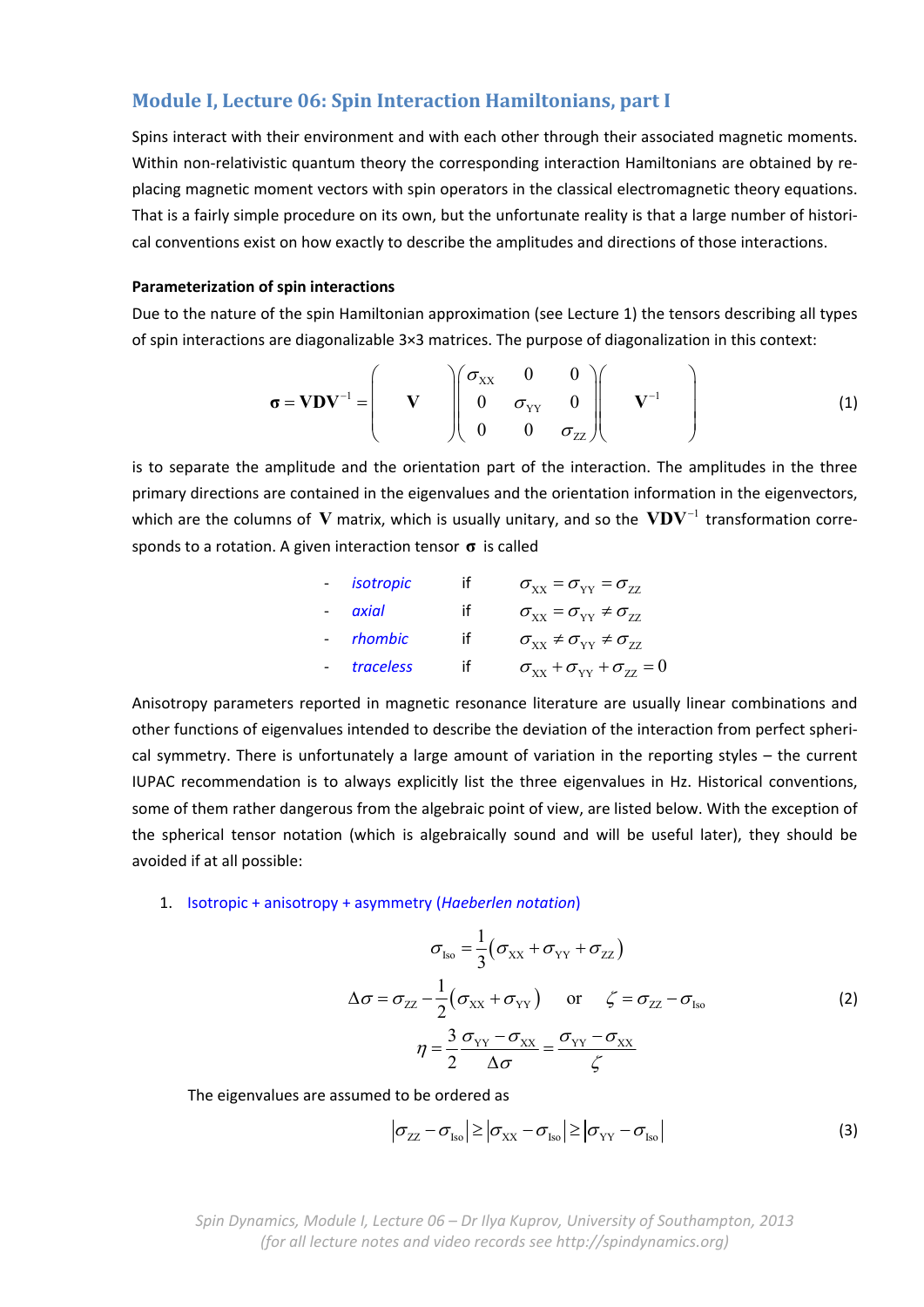This convention is ill-defined around the points where  $\Delta \sigma = 0$  and suffers from the label switching problem for nearly isotropic and nearly axial tensors, because eigenvalues are ordered explicitly. An alternative ordering of eigenvalues, known as *Mehring notation*, is

$$
\sigma_{XX} \leq \sigma_{YY} \leq \sigma_{ZZ} \tag{4}
$$

The label switching problem complicates spectral fitting procedures – fitting error functionals are not in general differentiable at axis switching points.

2. Isotropic + span + skew (*Maryland notation*)

$$
\sigma_{\text{Iso}} = \frac{1}{3} \left( \sigma_{\text{XX}} + \sigma_{\text{YY}} + \sigma_{\text{ZZ}} \right)
$$
  

$$
\Omega = \sigma_{\text{ZZ}} - \sigma_{\text{XX}} \qquad \kappa = \frac{3}{2} \frac{\sigma_{\text{Iso}} - \sigma_{\text{YY}}}{\Omega}
$$
 (5)

with eigenvalues in Mehring order. These parameters give a physically intuitive picture of shielding powder patterns. There is a singularity around  $\Omega = 0$  and a label switching problem for nearly axial and nearly isotropic tensors.

3. Isotropic + axiality + rhombicity

$$
Iso = \frac{1}{3}(\sigma_{XX} + \sigma_{YY} + \sigma_{ZZ}) \qquad Ax = 2\sigma_{ZZ} - (\sigma_{XX} + \sigma_{YY}) \qquad Rh = \sigma_{XX} - \sigma_{YY} \qquad (6)
$$

with eigenvalues in Mehring order. There are no denominators (and therefore singularities), but there is an axis switching problem because eigenvalues are ordered explicitly.

#### 4. Spherical tensor notation

STN does not require diagonalization, the parameters are expressed directly *via* the elements of the 3×3 interaction tensor matrix. There are no axis labels and therefore no label switching problem. There are also no system‐dependent denominators:

$$
\sigma^{(2,2)} = +(\sigma_{11} - \sigma_{22} - i\sigma_{12} - i\sigma_{21})/2 \qquad \sigma^{(1,1)} = -(\sigma_{31} - \sigma_{13} - i\sigma_{32} + i\sigma_{23})/2 \n\sigma^{(2,1)} = -(\sigma_{13} + \sigma_{31} - i\sigma_{23} - i\sigma_{32})/2 \qquad \sigma^{(1,0)} = -i(\sigma_{12} - \sigma_{21})/\sqrt{2} \n\sigma^{(2,0)} = +(2\sigma_{33} - \sigma_{11} - \sigma_{22})/\sqrt{6} \qquad \sigma^{(1,-1)} = -(\sigma_{31} - \sigma_{13} + i\sigma_{32} - i\sigma_{23})/2 \n\sigma^{(2,-1)} = +(\sigma_{13} + \sigma_{31} + i\sigma_{23} + i\sigma_{32})/2 \qquad \sigma^{(0,0)} = -\text{Tr}(\sigma)/\sqrt{3}
$$
\n(7)

These coefficients are defined in relation to the irreducible spherical tensor expansion (more on this later) of interaction Hamiltonians:

$$
\hat{\vec{L}} \cdot \boldsymbol{\sigma} \cdot \hat{\vec{S}} = \sum_{\substack{k,n=1\\ \{X,Y,Z\}}} \sigma_{kn} \hat{L}_k \hat{S}_n = \sigma^{(0,0)} \hat{T}_{0,0} + \sum_{m=-1}^1 \sigma^{(1,m)} \hat{T}_{1,m} + \sum_{m=-2}^2 \sigma^{(2,m)} \hat{T}_{2,m}
$$
(8)

From the group-theoretical and relaxation-theoretical perspective, this is the most consistent and appropriate way of specifying interaction tensor anisotropy and orientation parameters.

#### 5. Quadrupolar interaction parameters

For historical reasons, nuclear quadrupolar interaction has its own specification convention:

*Spin Dynamics, Module I, Lecture 06 – Dr Ilya Kuprov, University of Southampton, 2013 (for all lecture notes and video records see http://spindynamics.org)*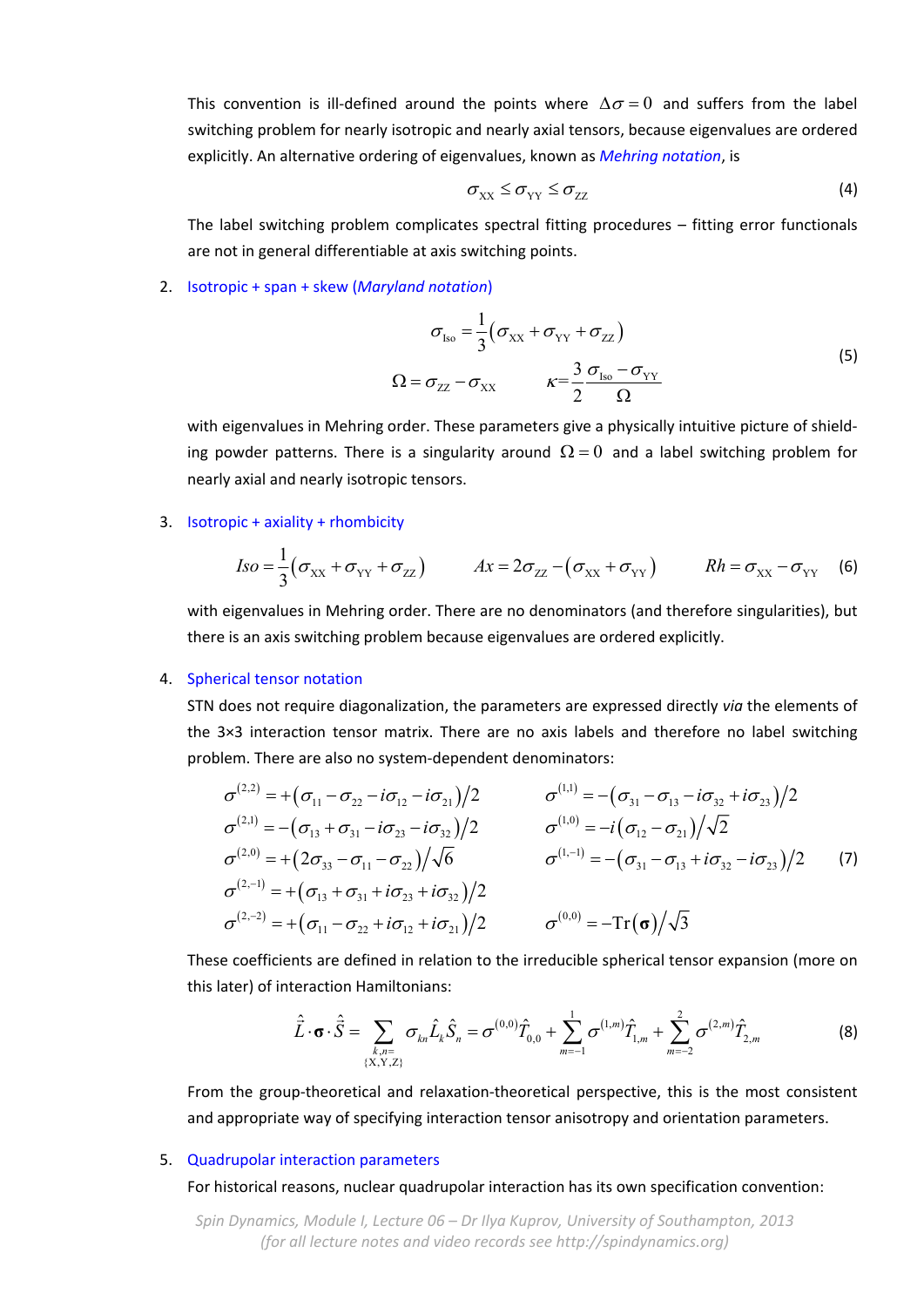$$
\chi = \frac{e^2 q_{ZZ} Q}{\hbar} \qquad \eta = \frac{q_{xx} - q_{yy}}{q_{zz}} \tag{9}
$$

where  $\{q_{xx}, q_{yy}, q_{zz}\}\$  are the eigenvalues of the electric field gradient tensor, *e* is the electron charge,  $eQ$  is the quadrupole moment of the nucleus, *S* is the spin of the nucleus and eigenvalues are in Haeberlen order. Quadrupolar interaction is "traceless by convention": the sum  $q_{xx} + q_{yy} + q_{zz}$  is not zero (see Poisson's equation), but the isotropic term does not affect spin dynamics and is for that reason usually dropped from consideration.

### 6. Zero field splitting parameters

For different historical reasons, electron zero-field splitting also has its own parameterization:

$$
D = \frac{3}{2}\sigma_{ZZ} \qquad E = \frac{\sigma_{XX} - \sigma_{YY}}{2} \tag{10}
$$

with eigenvalues in Mehring order. This interaction is traceless.

From a more general algebraic perspective, every  $3 \times 3$  interaction tensor has three rotation invariants:

$$
I_{\sigma} = Tr(\sigma), \qquad II_{\sigma} = \frac{1}{2} (Tr(\sigma)^{2} - Tr(\sigma^{2})), \qquad III_{\sigma} = det(\sigma)
$$
\n(11)

 $I_{\sigma}$  determines the isotropic part and survives the rotational averaging,  $II_{\sigma}$  determines relaxation properties in liquids and powder patterns in solids,  $III_{\sigma}$  is not presently used in Magnetic Resonance. The following relation links the three invariants:

$$
\sigma^3 - I_{\sigma}\sigma^2 + II_{\sigma}\sigma - III_{\sigma}1 = 0
$$
\n(12)

### **Survey of interactions: chemical shielding**

This is the coupling of the nuclear spin, via its associated magnetic dipole moment, to the external magnetic field. The magnetic field at the nucleus contains the contribution from the external field *per se* and from the electronic structure perturbation produced by that field:

$$
\vec{B} = \vec{B}_0 + \vec{B}_{\text{ind}}
$$
 (13)

To a good approximation (because magnetic interactions are very weak), the induced field  $\vec{B}_{\text{ind}}$  is a line-To a good approximation (because<br>ar function of the applied field  $\vec{B}_0$ :

$$
\vec{B} = \vec{B}_0 + \delta \vec{B}_0 \tag{14}
$$

where  $\delta$  is a 3×3 matrix that is a function of the electronic structure of the system. The energy of a  $\frac{1}{2}$  is the contract of the contract of the second point magnetic dipole  $\vec{\mu}$  placed into this environment is:

$$
E = -\vec{\mu} \cdot \vec{B} = -\vec{\mu} \cdot (1 + \delta) \cdot \vec{B}_0
$$
\n(15)

and therefore the expression for the components of  $\delta$  can be obtained as a derivative of energy:

$$
\delta_{ij} = -\frac{\partial^2 E}{\partial \mu_i \partial B_j} \tag{16}
$$

The problem of computing  $\delta$  is therefore equivalent to the problem of computing, with sufficient accuracy, the total energy of the system in the presence of a magnetic field. Because magnetic interactions are weak, this is usually done with perturbation theory.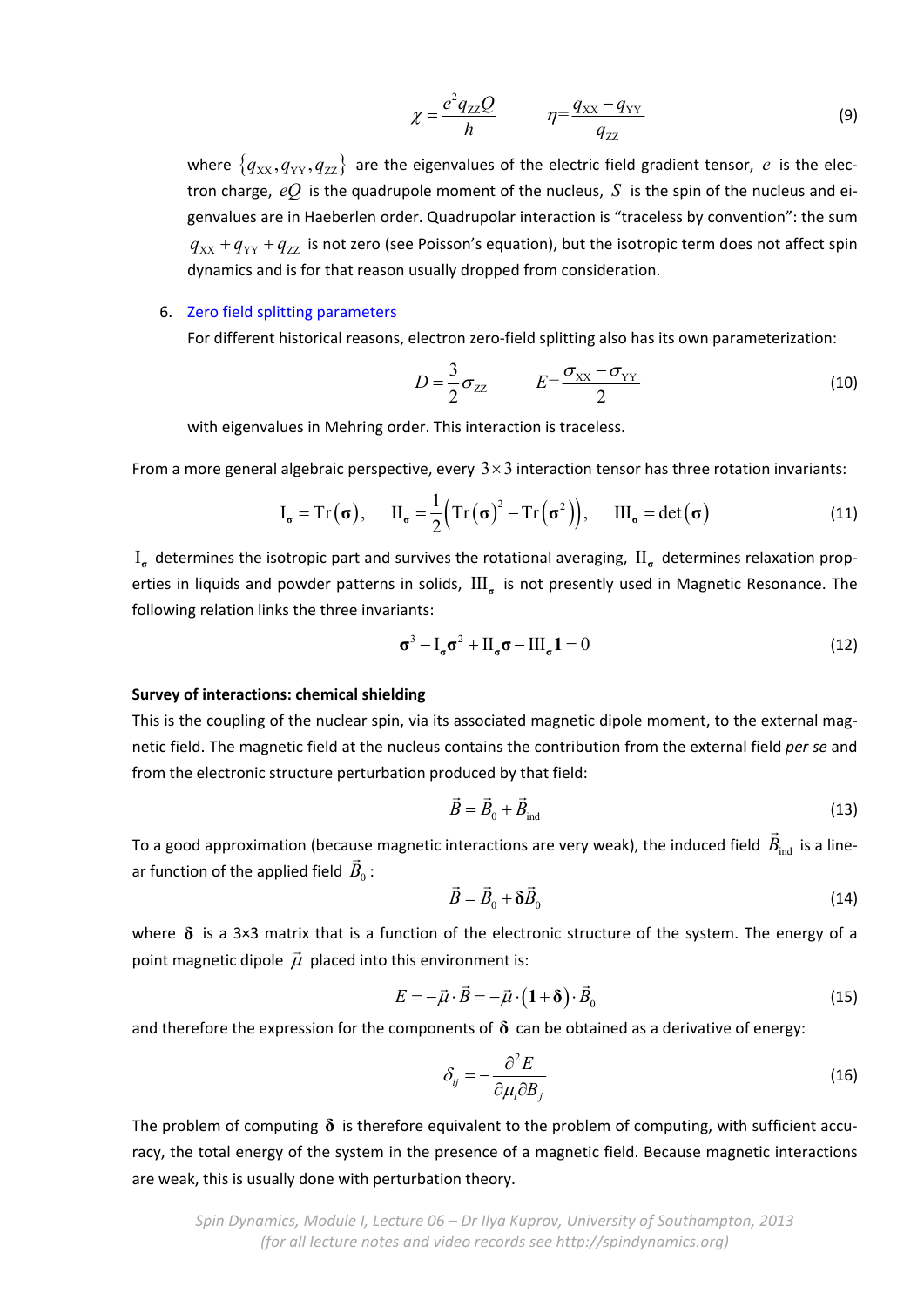For a charged particle (such as the electron) in the presence of a magnetic field, the momentum operator is modified due to presence of the Lorentz force:

$$
\hat{\vec{p}} \rightarrow \hat{\vec{p}} + q\vec{A} \tag{17}
$$

where  $\vec{A}$  is the vector potential. In the presence of an external field and a point magnetic dipole at the origin it acquires the following form (see your electromagnetism course):

$$
\vec{A}(\vec{r}) = \frac{1}{2}\vec{B} \times \vec{r} + \frac{\mu_0}{4\pi} \cdot \frac{\vec{\mu} \times \vec{r}}{r^3}
$$
(18)

With this in place, the full Hamiltonian becomes:

$$
\hat{H} = \sum_{k} \frac{\left(\hat{\vec{p}}_k + q_k \vec{A}\left(\vec{r}_k\right)\right)^2}{2m_k} + \hat{U}
$$
\n(19)

where  $\hat{U}$  contains all the usual electrostatic interaction terms. After defining the perturbation operator  $\hat{H}_1$  as the difference between Equation (19) and the unperturbed Hamiltonian:

$$
E^{(2)} = E^{(0)} + \langle 0 | \hat{H}_1 | 0 \rangle + \sum_{n=1}^{\infty} \frac{\langle 0 | \hat{H}_1 | n \rangle \langle n | \hat{H}_1 | 0 \rangle}{E_0 - E_n}
$$
(20)

$$
\hat{H}_1 = \sum_k \frac{q_k \left(\vec{\hat{p}}_k \cdot \vec{A}(\vec{r}_k)\right) + q_k^2 \left(\vec{A}(\vec{r}_k) \cdot \vec{A}(\vec{r}_k)\right)}{2m_k} \tag{21}
$$

In practice, the energy and its derivatives are computed using *ab initio* methods or DFT. The first term in Equation (20) does not depend on the magnetic field and vanishes on differentiation. The second term only includes the contributions from the ground state, for historical reasons it is called *diamagnetic*. The third term contains a sum over all excitations and is known as the *paramagnetic* term. It becomes par‐ ticularly important in systems with low‐lying excitations, because the denominators are small. Equation (20) is not applicable to systems with a degenerate or near‐degenerate ground state.

The effective form of the spin interaction that Equation (15) generates is a bilinear coupling between the spin and the applied magnetic field:

$$
\hat{H}_{\text{CS}} = \hat{\vec{L}} \cdot \mathbf{A} \cdot \vec{B} \tag{22}
$$

in which the matrix  $\bf{A}$  is known as the chemical shielding tensor, in most cases it is rhombic. The shielding tensor may also contain small anti‐symmetric components, which are experimentally very difficult to detect and do not at present play any practical role in magnetic resonance spectroscopy.

### **Survey of interactions: inter‐nuclear dipolar interaction**

To very high accuracy, nuclear spins may be treated as point dipoles. In classical physics, the vector po‐ tential and the magnetic induction of a point magnetic dipole  $\vec{\mu}_1$  are:

$$
\vec{A} = \frac{\mu_0}{4\pi} \frac{\vec{\mu}_1 \times \vec{r}}{r^3} \qquad \Rightarrow \qquad \vec{B} = \vec{\nabla} \times \vec{A} = \dots = \frac{\mu_0}{4\pi} \frac{3(\vec{\mu}_1 \cdot \vec{r})\vec{r} - r^2 \vec{\mu}_1}{r^5}
$$
(23)

The interaction energy of this dipole with another dipole  $\vec{\mu}_2$  at the relative position  $\vec{r}\,$  is therefore:

$$
E = -\vec{\mu}_2 \cdot \vec{B} = -\frac{\mu_0}{4\pi} \frac{3(\vec{\mu}_1 \cdot \vec{r})(\vec{r} \cdot \vec{\mu}_2) - r^2(\vec{\mu}_1 \cdot \vec{\mu}_2)}{r^5}
$$
(24)

*Spin Dynamics, Module I, Lecture 06 – Dr Ilya Kuprov, University of Southampton, 2013 (for all lecture notes and video records see http://spindynamics.org)*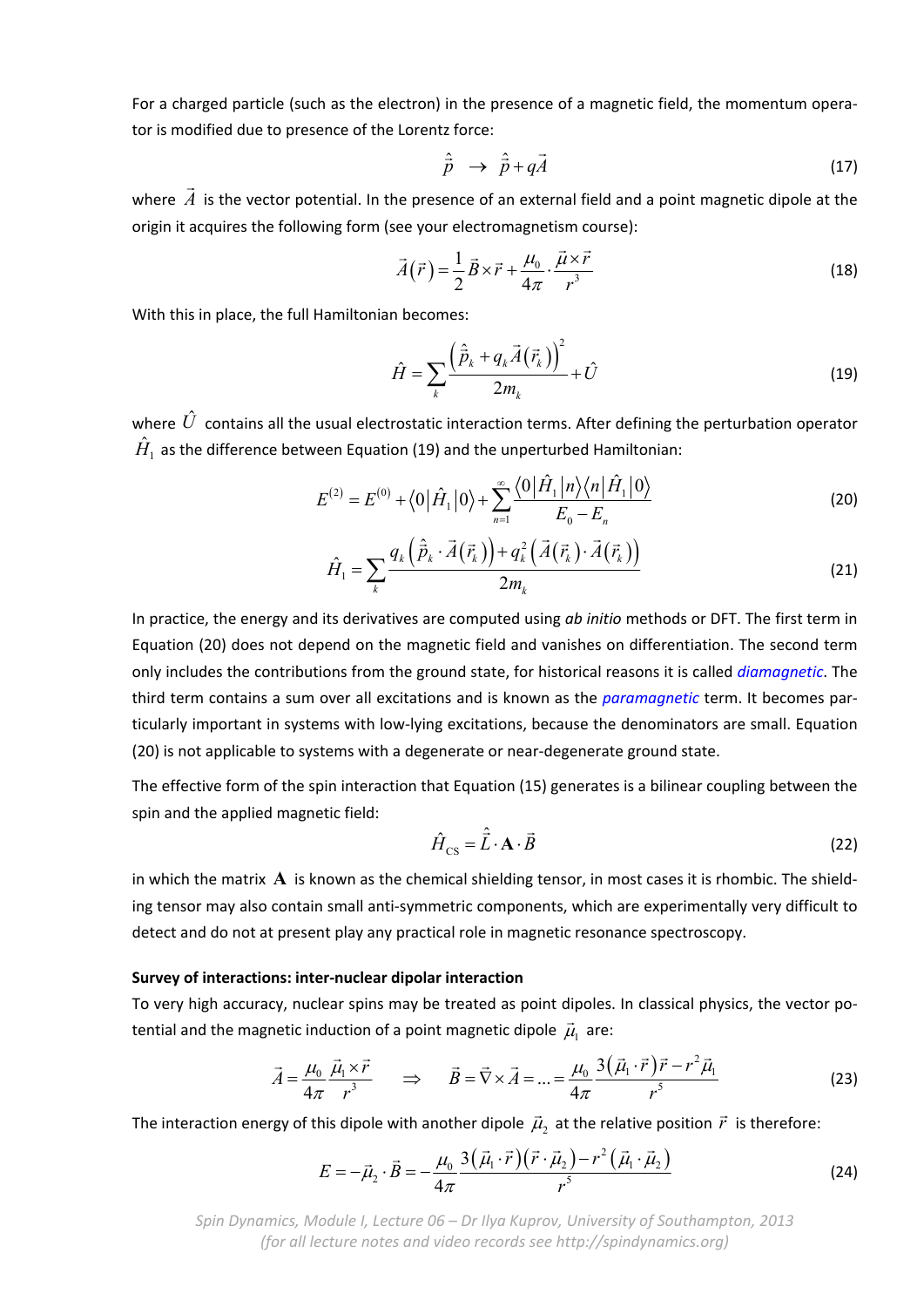where  $\vec{r}$  is now the vector connecting the two dipoles. The corresponding quantum mechanical Hamiltonian is then obtained by replacing the magnetic dipole vectors with the corresponding spin operators:

$$
\hat{H}_{\text{DD}} = -\frac{\mu_0}{4\pi} \frac{\gamma_1 \gamma_2 \hbar}{r^5} \left( 3(\hat{\vec{S}}_1 \cdot \vec{r})(\vec{r} \cdot \hat{\vec{S}}_2) - r^2 (\hat{\vec{S}}_1 \cdot \hat{\vec{S}}_2) \right) = -\frac{\mu_0}{4\pi} \frac{\gamma_1 \gamma_2 \hbar}{r^5} \times \n\left( \frac{\hat{S}_X^{(1)}}{\hat{S}_Y^{(1)}} \right)^T \left( 3(x_1 - x_2)^2 - r^2 \right) \left( 3(x_1 - x_2)(y_1 - y_2) \right) \left( 3(x_1 - x_2)(z_1 - z_2) \right) \left( \frac{\hat{S}_X^{(2)}}{\hat{S}_Y^{(1)}} \right) \left( 3(y_1 - y_2)(x_1 - x_2) \right) \left( 3(y_1 - y_2)^2 - r^2 \right) \left( 3(y_1 - y_2)(z_1 - z_2) \right) \left( \frac{\hat{S}_X^{(2)}}{\hat{S}_Y^{(2)}} \right) \left( 3(z_1 - z_2)(x_1 - x_2) \right) \left( 3(z_1 - z_2)(y_1 - y_2) \right) \left( 3(z_1 - z_2)^2 - r^2 \right) \left( \frac{\hat{S}_X^{(2)}}{\hat{S}_Z^{(2)}} \right) \tag{25}
$$

where  $\gamma_1$  and  $\gamma_2$  are the magnetogyric ratios of the two spins. It is easy to see that the trace of the matrix in Equation (25) is zero. A brute-force diagonalization can demonstrate that the rhombicity is also zero. Point dipole interaction is therefore traceless and axial.

#### **Survey of interactions: nuclear spin‐rotation coupling**

A collection of charges  $\{q_n\}$  moving at radius-vectors  $\{\vec{r}_n\}$  with velocities  $\{\vec{v}_n\}$  generates the following magnetic induction at the origin:

$$
\vec{B} = \frac{\mu_0}{4\pi} \sum_n q_n \frac{\vec{v}_n \times \vec{r}_n}{r_n^3}
$$
 (26)

This expression can be rewritten in terms of linear momenta  $\vec{p}_n = m_n \vec{v}_n$ . The expression for angular momenta  $\hat{J}_n = \vec{r}_n \times \vec{p}_n$  then becomes apparent and we get:

$$
\vec{B} = -\frac{\mu_0}{4\pi} \sum_n \frac{q_n}{m_n r_n^3} \vec{J}_n
$$
\n(27)

where  $m_n$  is the mass of *n*-th charge and  $\vec{J}_n$  is its angular momentum around the origin. After replacing the angular momentum with the corresponding quantum mechanical operator and plugging Equation (27) into the nuclear Zeeman interaction Hamiltonian, we get:

$$
\hat{H}_{\text{SR}} = \sum_{k} \gamma_k \vec{B} \cdot \hat{\vec{S}}_k = -\frac{\mu_0}{4\pi} \sum_{nk} \frac{\gamma_k q_n}{m_n r_n^3} \left( \hat{\vec{J}}_n \cdot \hat{\vec{S}}_k \right)
$$
(28)

where  $\gamma_k$  is the magnetogyric ratio of the *k*-th nucleus and  $\hat{\vec{S}}_k$  are the corresponding nuclear spin operators. Note the presence of mass in the denominator. After the sum is taken over the moving charges, the spin‐rotation Hamiltonian acquires the following generic form:

$$
\hat{H}_{\text{SR}} = -\sum_{k} \hat{\vec{J}} \cdot \mathbf{A}_{k} \cdot \hat{\vec{S}}_{k}
$$
\n(29)

where minus is there for historical reasons, the molecule is now assumed to be rigid with the molecular  $\hat{A}$ angular momentum operator  $\hat{J}$ ,  $\hat{S}_k$  are nuclear spin operators and  $\mathbf{A}_k$  are experimentally determined *spin‐rotation coupling tensors*, which are in general different for each nucleus.

Nuclear spin‐rotation tensors have two distinct contributions. One comes from the relative motion of the other nuclei – it presents a simple geometric problem in the rigid molecule approximation and an easy MD simulation in the general case. The other comes from the electrons and is the second derivative of the electronic energy with respect to the molecular angular momentum and nuclear spin:

$$
\mathbf{A}_k^{(\text{el})} = -\frac{\partial^2 E^{(\text{el})}}{\partial \vec{J} \partial \vec{S}}
$$
(30)

*Spin Dynamics, Module I, Lecture 06 – Dr Ilya Kuprov, University of Southampton, 2013 (for all lecture notes and video records see http://spindynamics.org)*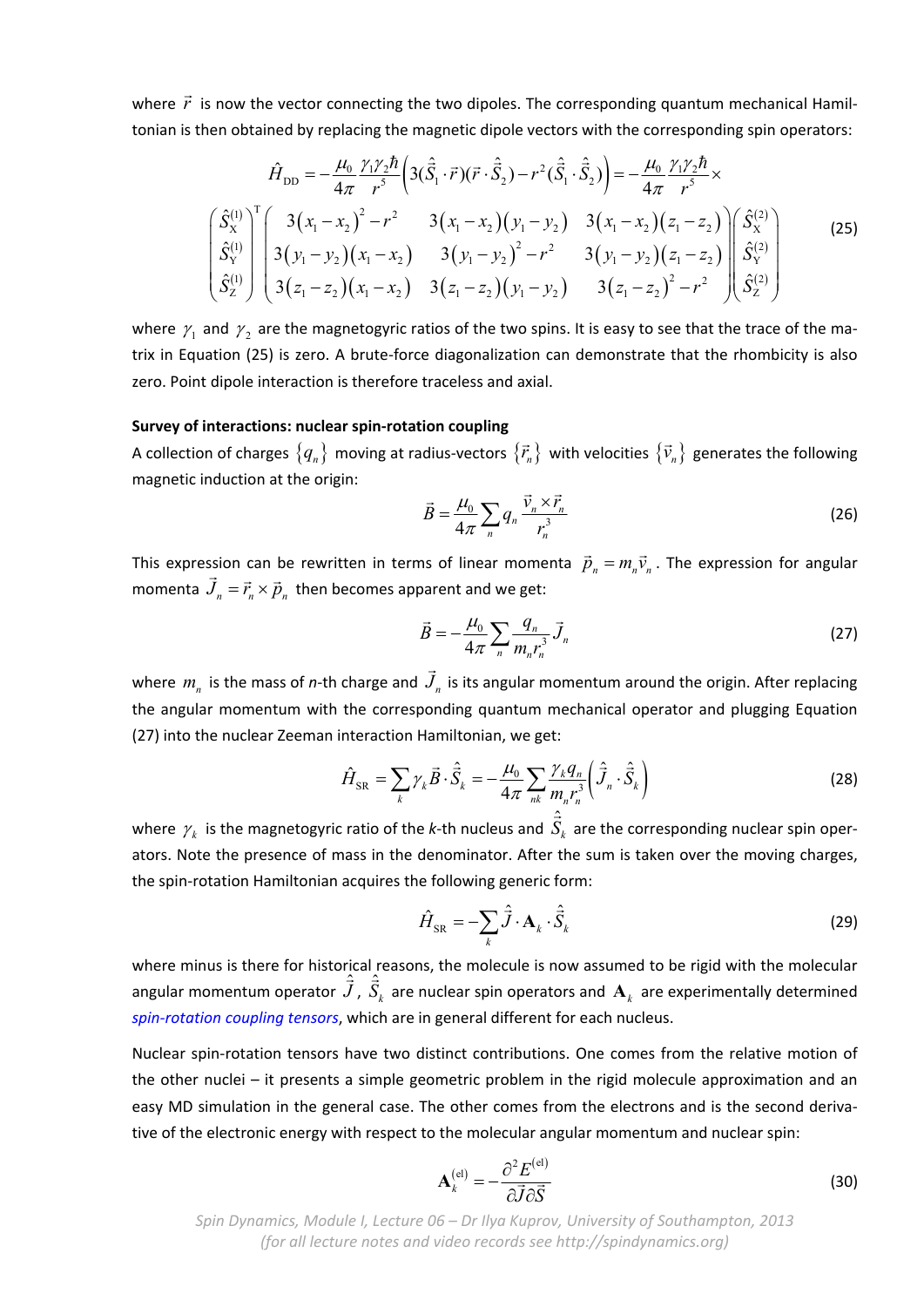It may be shown that this derivative is proportional to the paramagnetic part of the chemical shielding tensor. The following equation relates the two:

$$
\mathbf{A}_k^{(\text{el})} = 2\gamma_k \mathbf{\sigma}_k^{(\text{para})} \mathbf{I}^{-1}
$$
\n(31)

where **I** is the inertia tensor. For further details see recent papers by Jürgen Gauss and co-authors.

#### **Survey of interactions: quadrupolar coupling**

Nuclei with spin greater than ½ have non-spherical charge distribution, and the resulting electric quadrupole moment can interact with the electric field gradient. Because the direction of nuclear quadrupole moment is rigidly connected to the direction of the spin, this electrostatic interaction also manifests it‐ self as a spin interaction, which is effectively quadratic – the spin "interacts with itself":

$$
\hat{H}_{Q} = -\frac{eQ}{2I(2I-1)}\hat{\vec{L}}\cdot\mathbf{V}\cdot\hat{\vec{L}} \qquad V_{ij} = \frac{\partial E_{i}}{\partial x_{j}} = \frac{\partial^{2}\varphi}{\partial x_{i}\partial x_{j}}
$$
(32)

where  $eQ$  is the quadrupole moment of the nucleus (a fundamental constant),  $I$  is the spin of the nuwhere  $e_{\mathcal{L}}$  is the quadrupole moment of the nucleus (a fundamental constant), T is the spirror the nu-<br>cleus,  $\vec{E}$  is the electric field vector and  $\varphi$  is the electrostatic potential. The isotropic component of quadrupolar interaction is related via Poisson's equation to the electron charge density at the nucleus, which may be considerable:

$$
\sum_{k} V_{kk} = \frac{\partial^2 \varphi}{\partial x^2} + \frac{\partial^2 \varphi}{\partial y^2} + \frac{\partial^2 \varphi}{\partial z^2} = \Delta \varphi = 4\pi \left[ q_N - e \left| \psi \left( \vec{r}_N \right) \right|^2 \right] \tag{33}
$$

but the corresponding contribution to the nuclear spin Hamiltonian is static:

$$
\hat{L}_X^2 + \hat{L}_Y^2 + \hat{L}_Z^2 = \hat{L}^2 = l(l+1)\hat{E}
$$
 (34)

and for that reason is commonly dropped from consideration, because it amounts to the overall energy shift of the entire system. Therefore, it is only the traceless part of  $\hat{H}_{\alpha}$  that does in practice influence spin dynamics. In the principal axis frame and using the quadrupolar parameters introduced above the Hamiltonian becomes:

$$
\hat{H}_{\rm Q} = -\frac{\chi}{4I(2I-1)} \left[ 3\hat{I}_{\rm Z}^2 - \hat{I}^2 + \frac{\eta}{2} \left( \hat{I}_{\rm X}^2 - \hat{I}_{\rm Y}^2 \right) \right]
$$
(35)

Note that with spin‐½ Pauli matrices the Hamiltonian above is proportional to the unit matrix and does not affect system dynamics – quadrupolar coupling only exists for spin‐1 nuclei and higher.

## **Survey of interactions:** *J***‐coupling**

*J*‐coupling is a bilinear coupling between two nuclear spins. Its anisotropy is commonly ignored, and the corresponding orientational average is known in NMR as simply the *scalar coupling*. In that case the Hamiltonian acquires a particularly simple *isotropic* form:

$$
\hat{H}_J = \begin{pmatrix} \hat{L}_X & \hat{L}_Y & \hat{L}_Z \end{pmatrix} \begin{pmatrix} a & 0 & 0 \\ 0 & a & 0 \\ 0 & 0 & a \end{pmatrix} \begin{pmatrix} \hat{S}_X \\ \hat{S}_Y \\ \hat{S}_Z \end{pmatrix} = a \left( \hat{L}_X \hat{S}_X + \hat{L}_Y \hat{S}_Y + \hat{L}_Z \hat{S}_Z \right) = a \left( \hat{L} \cdot \hat{S} \right) \tag{36}
$$

The dominant contribution to  $\hat{H}_I$  comes from the electronic structure perturbations caused by Fermi contact interaction with the electrons, which is isotropic: